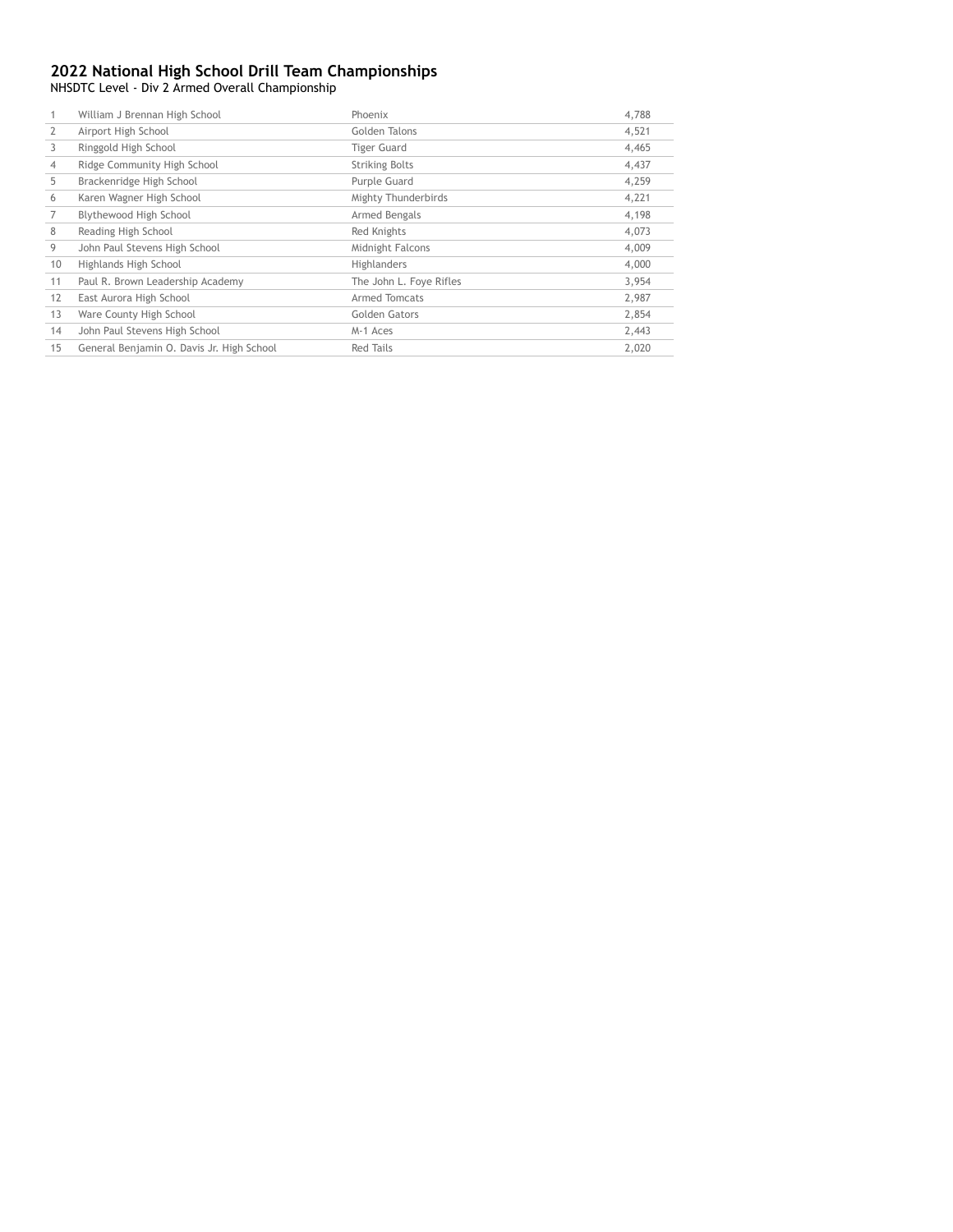NHSDTC Level - Div 2 Armed Inspection

|    | Airport High School                       |                         |             |
|----|-------------------------------------------|-------------------------|-------------|
|    |                                           | Golden Talons           | 929         |
| 3  | Ringgold High School                      | <b>Tiger Guard</b>      | 905         |
| 4  | Karen Wagner High School                  | Mighty Thunderbirds     | 883         |
| 5  | Ridge Community High School               | <b>Striking Bolts</b>   | 878         |
| 6  | John Paul Stevens High School             | Midnight Falcons        | 867         |
|    | East Aurora High School                   | Armed Tomcats           | 866         |
| 8  | Blythewood High School                    | Armed Bengals           | 841         |
| 9  | Brackenridge High School                  | Purple Guard            | 813         |
| 10 | Reading High School                       | Red Knights             | 794         |
| 11 | Highlands High School                     | Highlanders             | 790         |
| 12 | General Benjamin O. Davis Jr. High School | Red Tails               | 783         |
| 13 | John Paul Stevens High School             | M-1 Aces                | 734         |
| 14 | Paul R. Brown Leadership Academy          | The John L. Foye Rifles | 724         |
| 15 | Ware County High School                   | Golden Gators           | $\mathbf 0$ |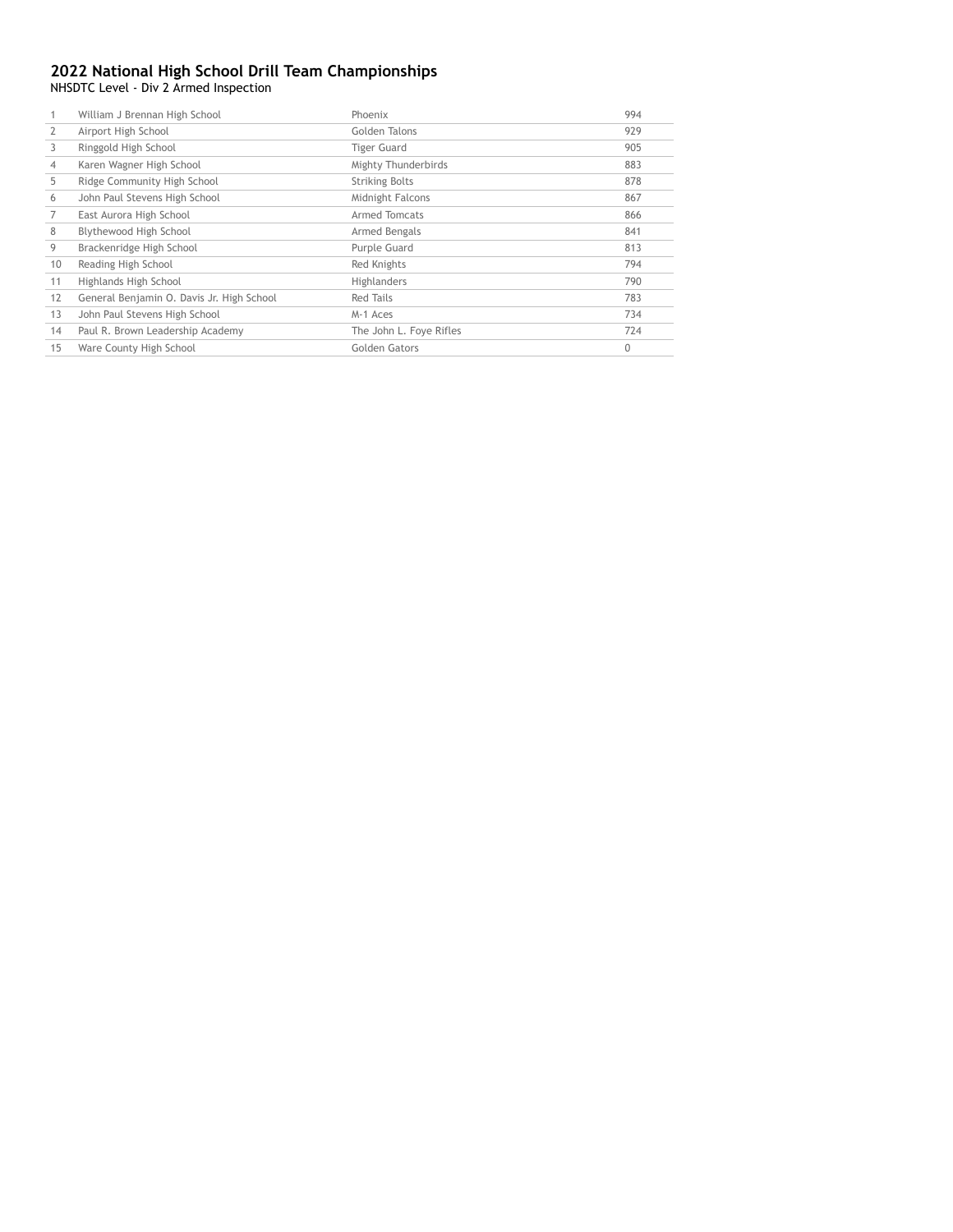NHSDTC Level - Div 2 Armed Regulation

|    | Airport High School                       | Golden Talons (Shamia Pelzer)             | 1621 |
|----|-------------------------------------------|-------------------------------------------|------|
| 2  | William J Brennan High School             | Phoenix (Cathrine Nygaard)                | 1616 |
| 3  | Reading High School                       | Red Knights (Isai Lopez)                  | 1507 |
| 4  | Brackenridge High School                  | Purple Guard (Daniel Vera)                | 1505 |
| 5  | Ringgold High School                      | Tiger Guard (Ariel Green)                 | 1483 |
| 6  | Karen Wagner High School                  | Mighty Thunderbirds (Magdalena Lara)      | 1481 |
|    | Blythewood High School                    | Armed Bengals (Chance Garner)             | 1475 |
| 8  | Paul R. Brown Leadership Academy          | The John L. Foye Rifles (Kaliegh Gaskins) | 1474 |
| 9  | General Benjamin O. Davis Jr. High School | Red Tails (Angel Lara)                    | 1452 |
| 10 | John Paul Stevens High School             | Midnight Falcons (Jason Cortez)           | 1439 |
| 11 | Ridge Community High School               | Striking Bolts (Carlos Delacruz)          | 1406 |
| 12 | Ware County High School                   | Golden Gators (Chasity Dill)              | 1328 |
| 13 | Highlands High School                     | Highlanders (Justin Torres)               | 1314 |
| 14 | East Aurora High School                   | Armed Tomcats (Giovanni Garcia)           | 1264 |
| 15 | John Paul Stevens High School             | M-1 Aces (Alex Serna)                     | 1122 |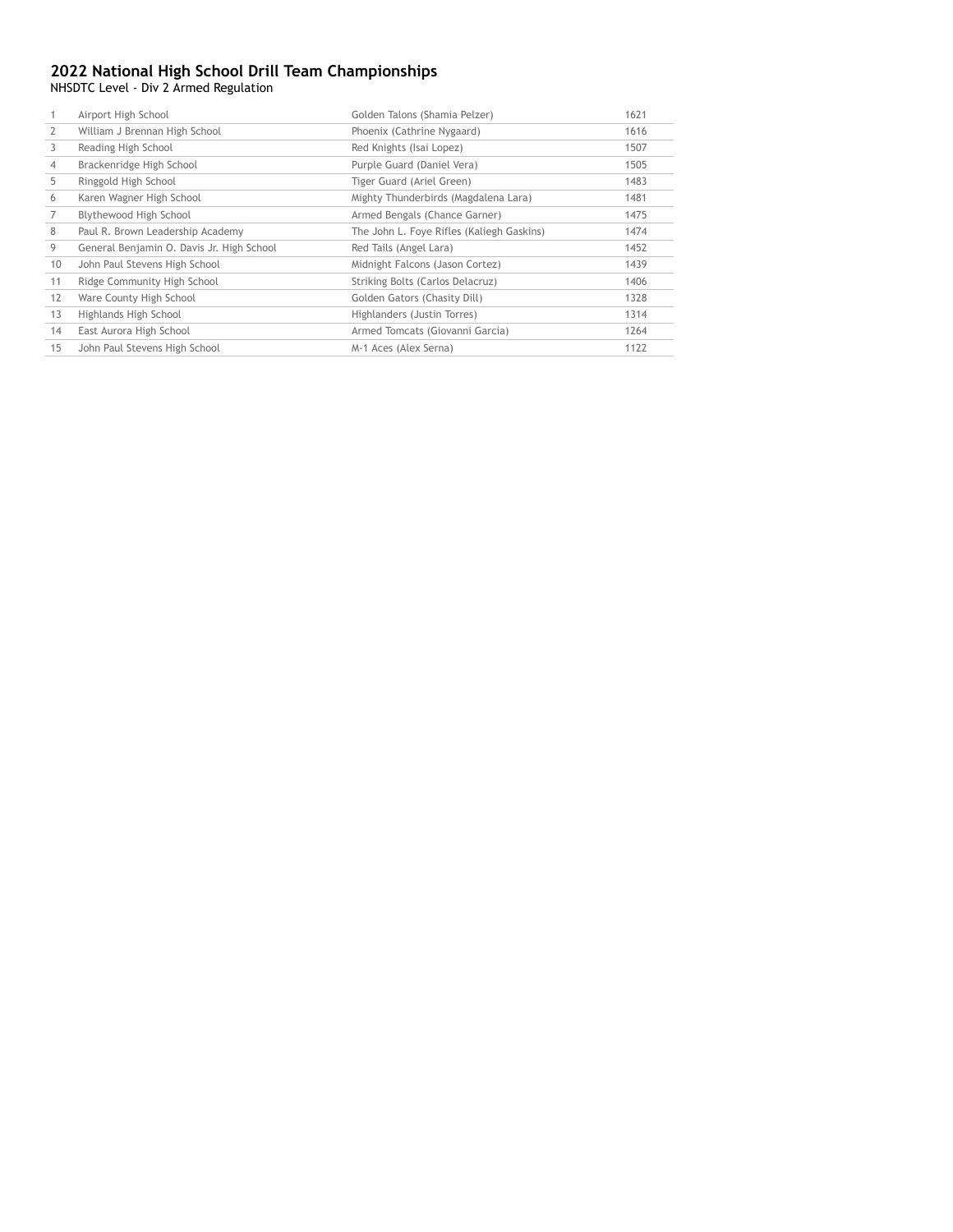NHSDTC Level - Div 2 Armed Commander Trophy

|    | William J Brennan High School             | Phoenix -- Cadet Cathrine Nygaard                | 381    |
|----|-------------------------------------------|--------------------------------------------------|--------|
| 2  | Airport High School                       | Golden Talons -- Cadet Shamia Pelzer             | 379    |
| 3  | Brackenridge High School                  | Purple Guard -- Cadet Daniel Vera                | 372    |
| 4  | Ringgold High School                      | Tiger Guard -- Cadet Ariel Green                 | 358    |
| 5  | Reading High School                       | Red Knights -- Cadet Isai Lopez                  | 355(1) |
| 6  | Blythewood High School                    | Armed Bengals -- Cadet Chance Garner             | 355(2) |
|    | Ridge Community High School               | Striking Bolts -- Cadet Carlos Delacruz          | 355(3) |
| 8  | Paul R. Brown Leadership Academy          | The John L. Foye Rifles -- Cadet Kaliegh Gaskins | 353    |
| 9  | Ware County High School                   | Golden Gators -- Cadet Chasity Dill              | 350    |
| 10 | Karen Wagner High School                  | Mighty Thunderbirds -- Cadet Magdalena Lara      | 349    |
| 11 | John Paul Stevens High School             | Midnight Falcons -- Cadet Jason Cortez           | 346    |
| 12 | General Benjamin O. Davis Jr. High School | Red Tails -- Cadet Angel Lara                    | 340    |
| 13 | East Aurora High School                   | Armed Tomcats -- Cadet Giovanni Garcia           | 331    |
| 14 | Highlands High School                     | Highlanders -- Cadet Justin Torres               | 315    |
| 15 | John Paul Stevens High School             | M-1 Aces -- Cadet Alex Serna                     | 269    |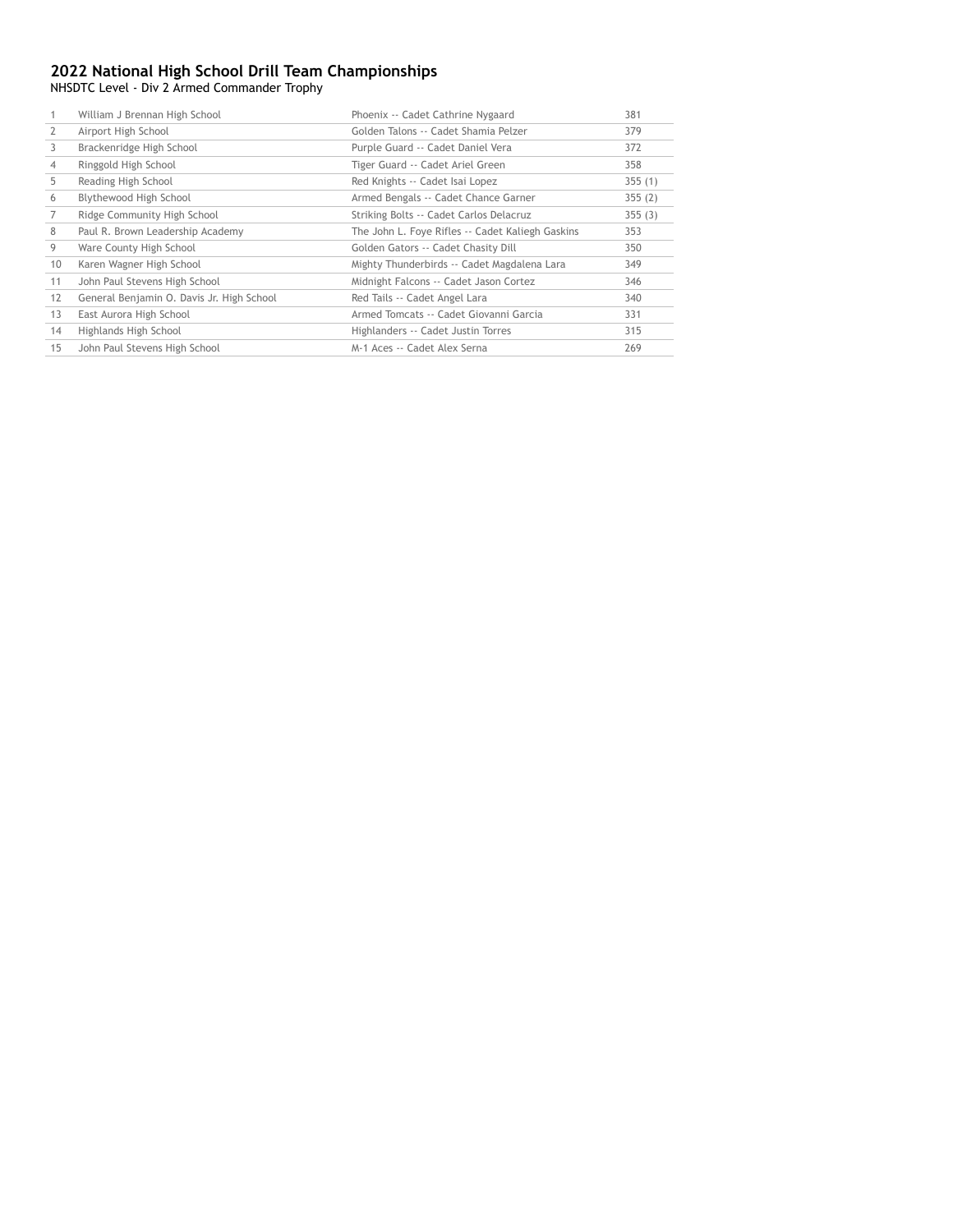NHSDTC Level - Div 2 Armed Color Guard

|    | Ridge Community High School      | <b>Striking Bolts</b>   | 1045 |
|----|----------------------------------|-------------------------|------|
|    | William J Brennan High School    | Phoenix                 | 1038 |
| 3  | Ringgold High School             | <b>Tiger Guard</b>      | 1031 |
| 4  | Highlands High School            | Highlanders             | 1013 |
| 5  | Paul R. Brown Leadership Academy | The John L. Foye Rifles | 995  |
| 6  | Brackenridge High School         | Purple Guard            | 983  |
|    | Blythewood High School           | Armed Bengals           | 980  |
| 8  | Karen Wagner High School         | Mighty Thunderbirds     | 970  |
| 9  | Airport High School              | Golden Talons           | 968  |
| 10 | Reading High School              | Red Knights             | 887  |
| 11 | East Aurora High School          | Armed Tomcats           | 876  |
| 12 | Ware County High School          | Golden Gators           | 875  |
| 13 | John Paul Stevens High School    | Midnight Falcons        | 846  |
| 14 | John Paul Stevens High School    | M-1 Aces                | 633  |
|    |                                  |                         |      |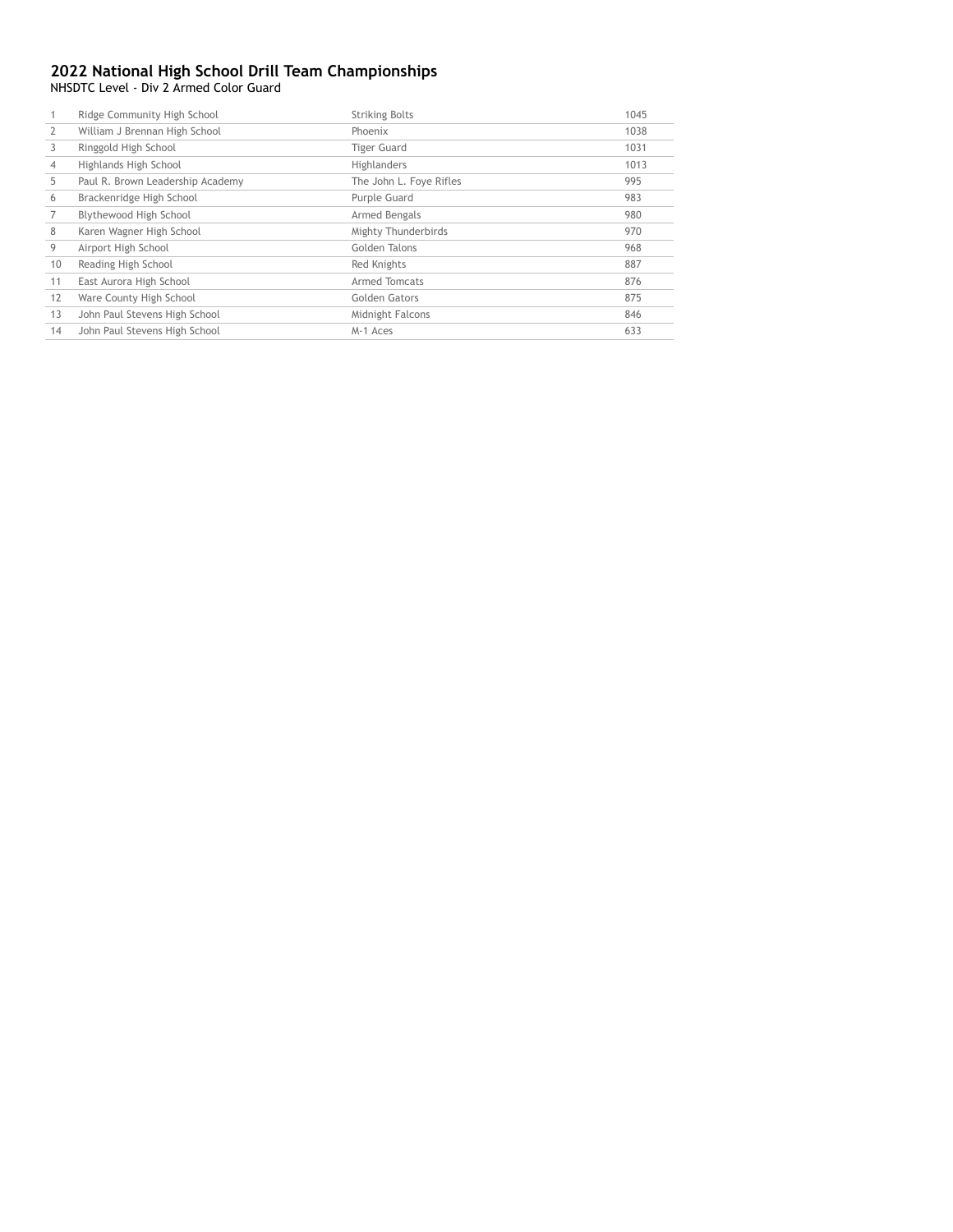NHSDTC Level - Div 2 Armed Team Exhibition

|    | William J Brennan High School    | Phoenix                 | 924 |
|----|----------------------------------|-------------------------|-----|
|    | Ridge Community High School      | <b>Striking Bolts</b>   | 875 |
|    | Ringgold High School             | <b>Tiger Guard</b>      | 840 |
| 4  | Airport High School              | Golden Talons           | 838 |
| 5  | Brackenridge High School         | Purple Guard            | 797 |
| 6  | Reading High School              | Red Knights             | 755 |
|    | Blythewood High School           | Armed Bengals           | 744 |
| 8  | Karen Wagner High School         | Mighty Thunderbirds     | 728 |
| 9  | John Paul Stevens High School    | Midnight Falcons        | 713 |
| 10 | Highlands High School            | Highlanders             | 701 |
| 11 | Ware County High School          | Golden Gators           | 667 |
| 12 | Paul R. Brown Leadership Academy | The John L. Foye Rifles | 652 |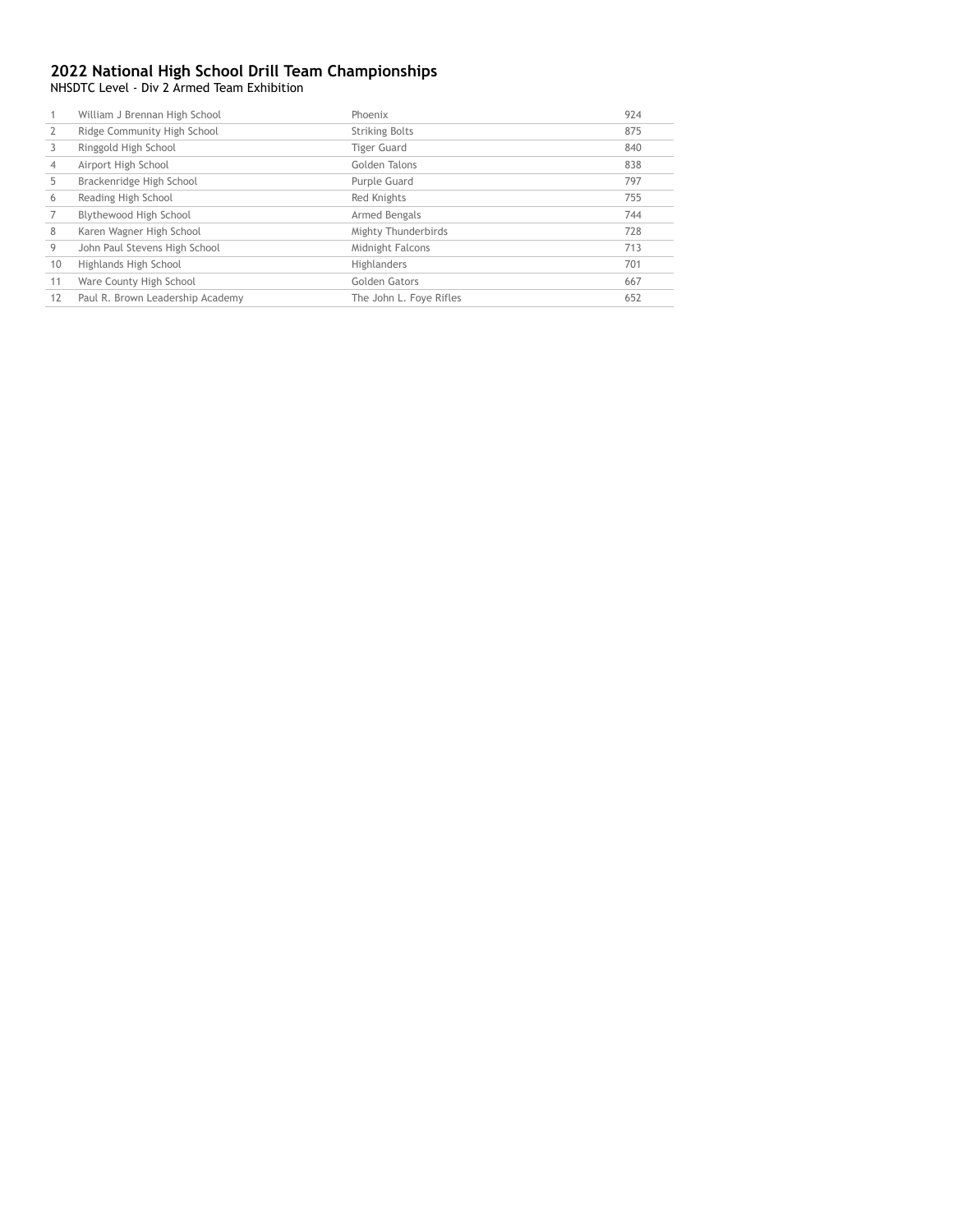NHSDTC Level - Div 2 Unarmed Overall Championship

|                | John Paul Stevens High School             | Silver Legion           | 4,677 |
|----------------|-------------------------------------------|-------------------------|-------|
|                | Bob Jones High School                     | <b>Blue Knights</b>     | 4,571 |
|                | Winston Churchill High School             | <b>Oueen's Guard</b>    | 4,309 |
| $\overline{4}$ | Reading High School                       | Lady Red Knights        | 4,275 |
| 5              | General Benjamin O. Davis Jr. High School | <b>Fighting Falcons</b> | 4,270 |
| 6              | Karen Wagner High School                  | Lady Thunderbirds       | 4,246 |
|                | Brackenridge High School                  | Golden Eagles           | 4,168 |
| 8              | Blythewood High School                    | <b>Unarmed Bengals</b>  | 4,153 |
| 9              | John Paul Stevens High School             | <b>Falconettes</b>      | 3,618 |
| 10             | East Aurora High School                   | <b>Unarmed Tomcats</b>  | 3,366 |
| 11             | Haines City High School                   | Hornets                 | 2.518 |
|                |                                           |                         |       |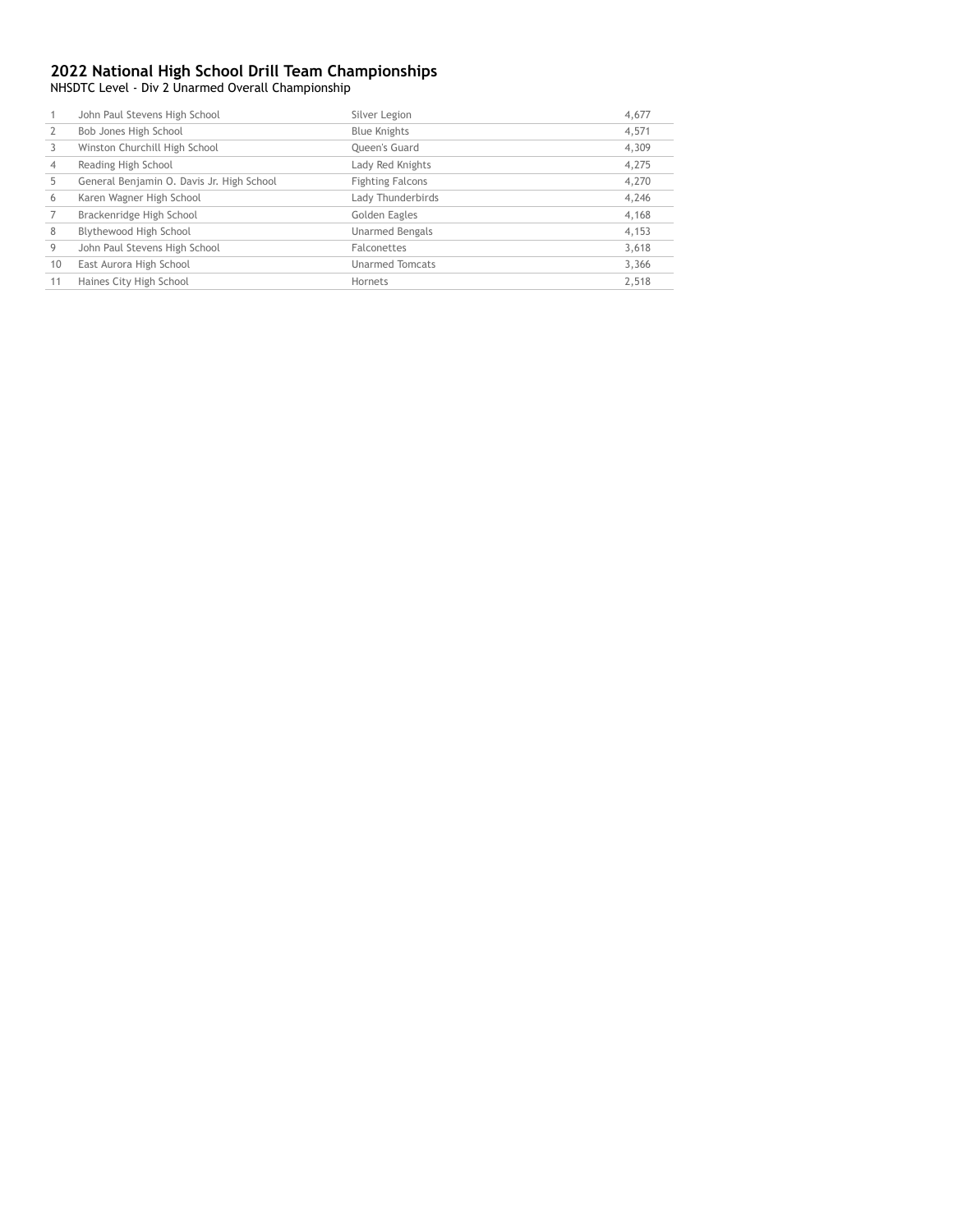NHSDTC Level - Div 2 Unarmed Inspection

|                | John Paul Stevens High School             | Silver Legion           | 857 |
|----------------|-------------------------------------------|-------------------------|-----|
|                | Brackenridge High School                  | Golden Eagles           | 825 |
|                | Bob Jones High School                     | <b>Blue Knights</b>     | 814 |
| $\overline{4}$ | General Benjamin O. Davis Jr. High School | <b>Fighting Falcons</b> | 800 |
|                | East Aurora High School                   | <b>Unarmed Tomcats</b>  | 793 |
| 6              | Blythewood High School                    | Unarmed Bengals         | 778 |
|                | Winston Churchill High School             | <b>Oueen's Guard</b>    | 766 |
| 8              | John Paul Stevens High School             | Falconettes             | 764 |
| 9              | Reading High School                       | Lady Red Knights        | 757 |
| 10             | Karen Wagner High School                  | Lady Thunderbirds       | 668 |
|                | Haines City High School                   | Hornets                 | 597 |
|                |                                           |                         |     |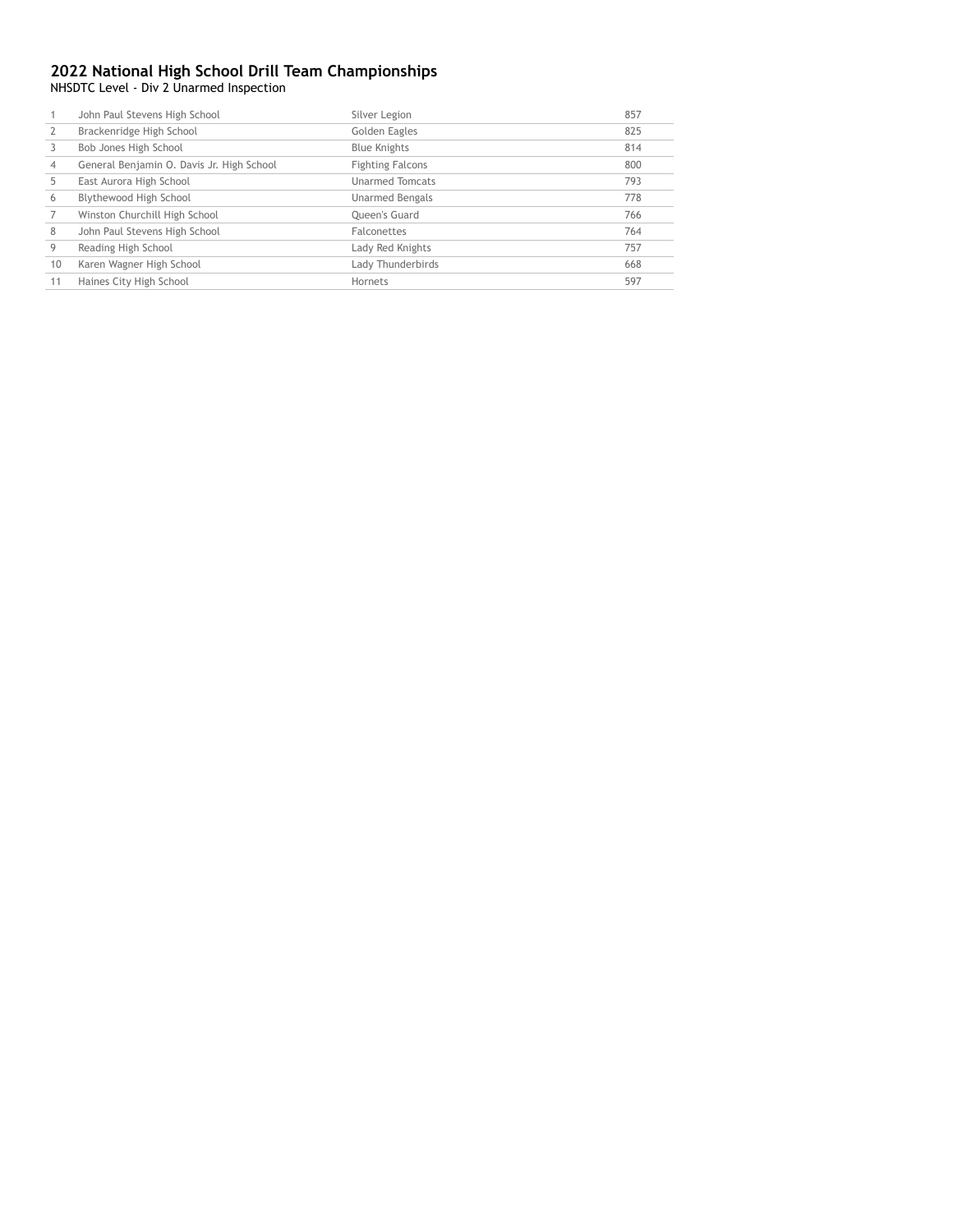NHSDTC Level - Div 2 Unarmed Regulation

|    | John Paul Stevens High School             | Silver Legion (Jaylynn Batts)        | 1327 |
|----|-------------------------------------------|--------------------------------------|------|
|    | Winston Churchill High School             | Queen's Guard (Leena Cortes)         | 1264 |
|    | Bob Jones High School                     | Blue Knights (Shaniya Jacobs-Lanier) | 1232 |
|    | Blythewood High School                    | Unarmed Bengals (Katuria Glover)     | 1200 |
|    | Karen Wagner High School                  | Lady Thunderbirds (Miranda Uribe)    | 1159 |
| 6  | General Benjamin O. Davis Jr. High School | Fighting Falcons (Sophia Garza)      | 1113 |
|    | Reading High School                       | Lady Red Knights (Aneydis Alvarez)   | 1092 |
| 8  | Brackenridge High School                  | Golden Eagles (Chloe Bruno)          | 1088 |
| 9  | John Paul Stevens High School             | Falconettes (Billie Jean Kelly)      | 1071 |
| 10 | Haines City High School                   | Hornets (Manuel Torres)              | 975  |
| 11 | East Aurora High School                   | Unarmed Tomcats (Claribel Sosa)      | 919  |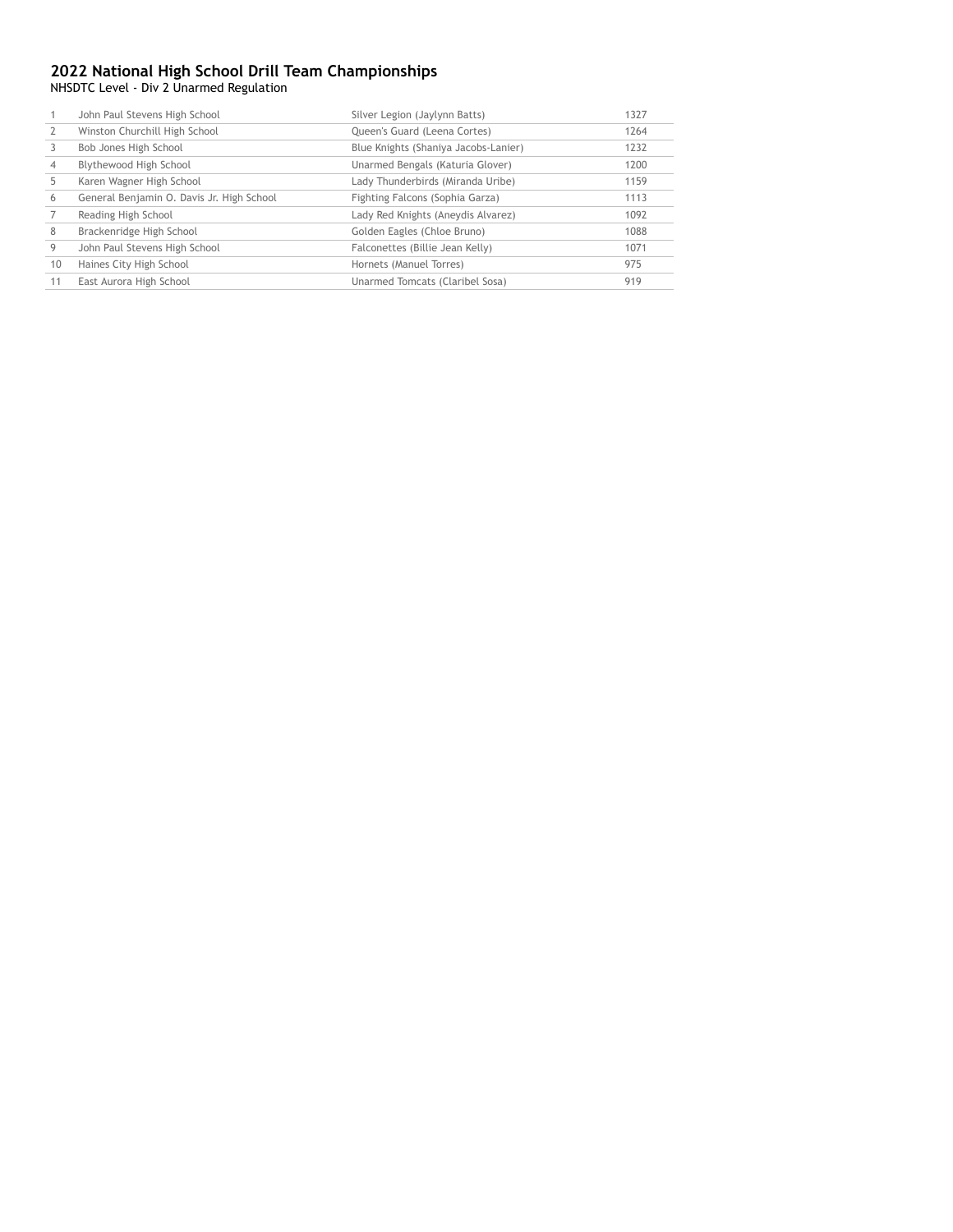NHSDTC Level - Div 2 Unarmed Commander Trophy

|    | John Paul Stevens High School             | Silver Legion -- Cadet Jaylynn Batts        | 322 |
|----|-------------------------------------------|---------------------------------------------|-----|
|    | Winston Churchill High School             | Queen's Guard -- Cadet Leena Cortes         | 320 |
|    | Karen Wagner High School                  | Lady Thunderbirds -- Cadet Miranda Uribe    | 282 |
|    | Blythewood High School                    | Unarmed Bengals -- Cadet Katuria Glover     | 278 |
| 5  | Bob Jones High School                     | Blue Knights -- Cadet Shaniya Jacobs-Lanier | 275 |
| 6  | John Paul Stevens High School             | Falconettes -- Cadet Billie Jean Kelly      | 247 |
|    | Brackenridge High School                  | Golden Eagles -- Cadet Chloe Bruno          | 241 |
| 8  | Reading High School                       | Lady Red Knights -- Cadet Aneydis Alvarez   | 231 |
| 9  | General Benjamin O. Davis Jr. High School | Fighting Falcons -- Cadet Sophia Garza      | 197 |
| 10 | East Aurora High School                   | Unarmed Tomcats -- Cadet Claribel Sosa      | 193 |
|    | Haines City High School                   | Hornets -- Cadet Manuel Torres              | 175 |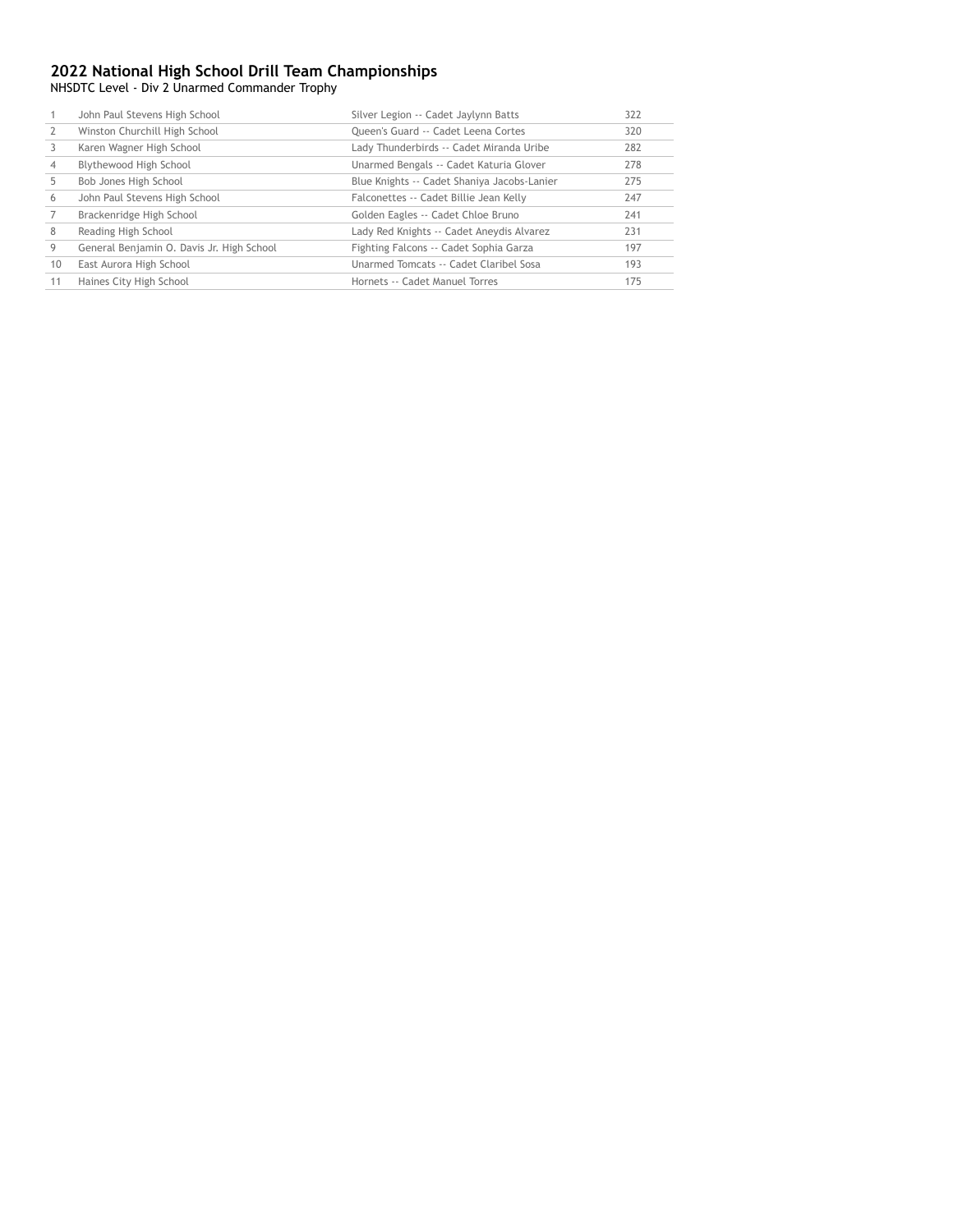NHSDTC Level - Div 2 Unarmed Color Guard

|    | Bob Jones High School                     | <b>Blue Knights</b>     | 862 |
|----|-------------------------------------------|-------------------------|-----|
|    | Reading High School                       | Lady Red Knights        | 811 |
|    | Karen Wagner High School                  | Lady Thunderbirds       | 793 |
| 4  | John Paul Stevens High School             | Silver Legion           | 774 |
|    | Brackenridge High School                  | Golden Eagles           | 760 |
| 6  | General Benjamin O. Davis Jr. High School | <b>Fighting Falcons</b> | 738 |
|    | Winston Churchill High School             | <b>Oueen's Guard</b>    | 719 |
| 8  | Blythewood High School                    | <b>Unarmed Bengals</b>  | 679 |
| 9  | Haines City High School                   | Hornets                 | 575 |
| 10 | John Paul Stevens High School             | Falconettes             | 525 |
|    | East Aurora High School                   | <b>Unarmed Tomcats</b>  | 479 |